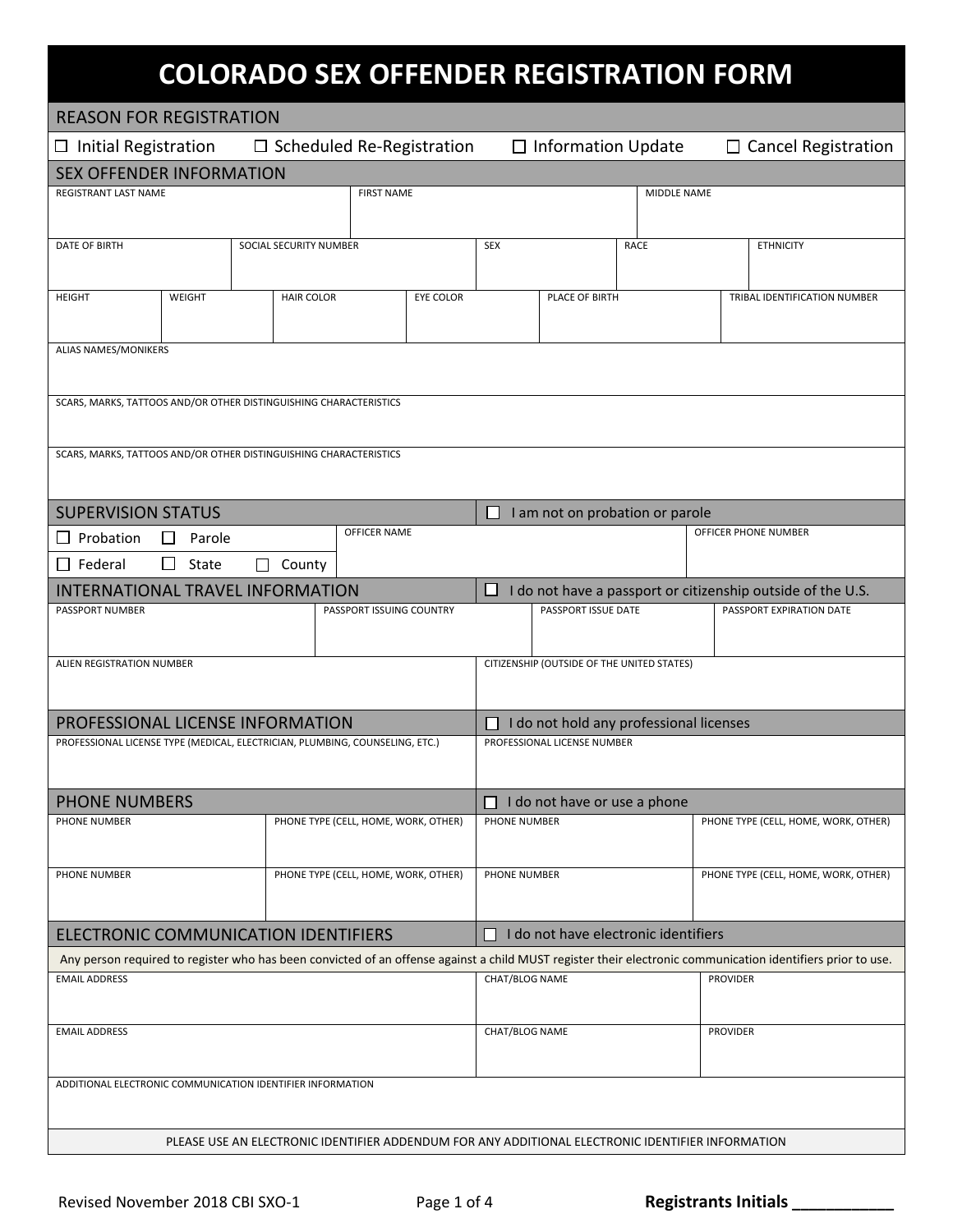| <b>REGISTRANT ADDRESS INFORMATION</b>                                                                                         |                                                                                                        |                      |                                                                     |                       |                                            |                                                                                                      |  |  |  |
|-------------------------------------------------------------------------------------------------------------------------------|--------------------------------------------------------------------------------------------------------|----------------------|---------------------------------------------------------------------|-----------------------|--------------------------------------------|------------------------------------------------------------------------------------------------------|--|--|--|
| $\Box$ I do not have a permanent residence (lack a fixed residence)<br>$\Box$ I have a permanent residence                    |                                                                                                        |                      |                                                                     |                       |                                            |                                                                                                      |  |  |  |
| PHYSICAL ADDRESS OR LOCATION(S) YOU HABITUALLY SLEEP, CROSS-STREETS, INTERSECTIONS, DIRECTIONS, ETC.<br>Previous Home Address |                                                                                                        |                      |                                                                     |                       |                                            |                                                                                                      |  |  |  |
| <b>Current Permanent Address</b>                                                                                              |                                                                                                        |                      |                                                                     |                       |                                            |                                                                                                      |  |  |  |
| <b>Relocation Address</b><br><b>Other/Secondary Address</b>                                                                   | APARTMENT/UNIT NUMBER                                                                                  |                      | <b>CITY</b>                                                         |                       | <b>STATE</b>                               |                                                                                                      |  |  |  |
| <b>Mailing Address</b><br>$\mathsf{L}$                                                                                        |                                                                                                        |                      |                                                                     |                       |                                            |                                                                                                      |  |  |  |
| Homeless/Transient Location                                                                                                   |                                                                                                        |                      |                                                                     |                       |                                            |                                                                                                      |  |  |  |
| <b>COUNTY</b>                                                                                                                 | ZIP CODE                                                                                               |                      | BEGIN DATE AT ADDRESS OR LOCATION                                   |                       |                                            | END DATE AT ADDRESS OR LOCATION                                                                      |  |  |  |
|                                                                                                                               |                                                                                                        |                      |                                                                     |                       |                                            |                                                                                                      |  |  |  |
|                                                                                                                               |                                                                                                        |                      |                                                                     |                       |                                            |                                                                                                      |  |  |  |
| <b>REGISTRANT ADDRESS INFORMATION</b>                                                                                         |                                                                                                        |                      |                                                                     |                       |                                            |                                                                                                      |  |  |  |
| $\Box$ I have a permanent residence                                                                                           | PHYSICAL ADDRESS OR LOCATION(S) YOU HABITUALLY SLEEP, CROSS-STREETS, INTERSECTIONS, DIRECTIONS, ETC.   |                      | $\Box$ I do not have a permanent residence (lack a fixed residence) |                       |                                            |                                                                                                      |  |  |  |
| $\Box$ Previous Home Address<br><b>Current Permanent Address</b>                                                              |                                                                                                        |                      |                                                                     |                       |                                            |                                                                                                      |  |  |  |
| <b>Relocation Address</b>                                                                                                     |                                                                                                        |                      |                                                                     |                       |                                            |                                                                                                      |  |  |  |
| <b>Other/Secondary Address</b>                                                                                                | APARTMENT/UNIT NUMBER                                                                                  |                      | <b>CITY</b>                                                         |                       | <b>STATE</b>                               |                                                                                                      |  |  |  |
| <b>Mailing Address</b><br>Homeless/Transient Location                                                                         |                                                                                                        |                      |                                                                     |                       |                                            |                                                                                                      |  |  |  |
| <b>COUNTY</b>                                                                                                                 | <b>ZIP CODE</b>                                                                                        |                      | BEGIN DATE AT ADDRESS OR LOCATION                                   |                       |                                            | END DATE AT ADDRESS OR LOCATION                                                                      |  |  |  |
|                                                                                                                               |                                                                                                        |                      |                                                                     |                       |                                            |                                                                                                      |  |  |  |
|                                                                                                                               |                                                                                                        |                      |                                                                     |                       |                                            |                                                                                                      |  |  |  |
|                                                                                                                               | PLEASE USE AN ADDRESS ADDENDUM FOR ANY ADDITIONAL ADDRESSES OR HOMELESS/TRANSIENT INFORMATION          |                      |                                                                     |                       |                                            |                                                                                                      |  |  |  |
| POST-SECONDARY EDUCATION (COLLEGE/TRADE SCHOOL)                                                                               |                                                                                                        |                      | H                                                                   |                       |                                            | I am not a student, school employee or school volunteer                                              |  |  |  |
| <b>BEGIN DATE OF SCHOOL</b><br><b>END DATE OF SCHOOL</b><br>$\Box$ Volunteer<br>Employee<br>Student<br>$\perp$                |                                                                                                        |                      |                                                                     |                       |                                            |                                                                                                      |  |  |  |
| <b>SCHOOL NAME</b>                                                                                                            |                                                                                                        |                      | <b>CAMPUS LOCATION</b>                                              |                       |                                            |                                                                                                      |  |  |  |
|                                                                                                                               |                                                                                                        |                      |                                                                     |                       |                                            |                                                                                                      |  |  |  |
| <b>SCHOOL ADDRESS</b>                                                                                                         |                                                                                                        |                      | <b>SCHOOL CITY</b>                                                  |                       | <b>SCHOOL STATE</b>                        | SCHOOL ZIP CODE                                                                                      |  |  |  |
|                                                                                                                               |                                                                                                        |                      |                                                                     |                       |                                            |                                                                                                      |  |  |  |
|                                                                                                                               |                                                                                                        |                      |                                                                     |                       |                                            |                                                                                                      |  |  |  |
| <b>SCHOOL COUNTY</b>                                                                                                          |                                                                                                        |                      | CONTACT PERSON (IF EMPLOYED BY THE SCHOOL)                          |                       | <b>CONTACT PHONE NUMBER</b>                |                                                                                                      |  |  |  |
|                                                                                                                               |                                                                                                        |                      |                                                                     |                       |                                            |                                                                                                      |  |  |  |
|                                                                                                                               | PLEASE USE A POST-SECONDARY EDUCATION ADDENDUM FOR ANY ADDITIONAL POST-SECONDARY EDUCATION INFORMATION |                      |                                                                     |                       |                                            |                                                                                                      |  |  |  |
| <b>EMPLOYMENT INFORMATION</b>                                                                                                 |                                                                                                        |                      | $\Box$ I am currently unemployed                                    |                       |                                            |                                                                                                      |  |  |  |
| <b>EMPLOYER NAME</b>                                                                                                          |                                                                                                        |                      | <b>CONTACT PERSON</b>                                               |                       | <b>CONTACT PHONE NUMBER</b>                |                                                                                                      |  |  |  |
|                                                                                                                               |                                                                                                        |                      |                                                                     |                       |                                            |                                                                                                      |  |  |  |
| <b>EMPLOYER ADDRESS</b>                                                                                                       |                                                                                                        | <b>EMPLOYER CITY</b> |                                                                     | <b>EMPLOYER STATE</b> |                                            | <b>EMPLOYER ZIP CODE</b>                                                                             |  |  |  |
|                                                                                                                               |                                                                                                        |                      |                                                                     |                       |                                            |                                                                                                      |  |  |  |
| <b>EMPLOYER COUNTY</b>                                                                                                        | <b>OCCUPATION</b>                                                                                      |                      | BEGIN DATE OF EMPLOYMENT                                            |                       |                                            | END DATE OF EMPLOYMENT                                                                               |  |  |  |
|                                                                                                                               |                                                                                                        |                      |                                                                     |                       |                                            |                                                                                                      |  |  |  |
|                                                                                                                               |                                                                                                        |                      |                                                                     |                       |                                            |                                                                                                      |  |  |  |
| PLEASE USE AN EMPLOYMENT ADDENDUM FOR ANY ADDITIONAL EMPLOYMENT INFORMATION                                                   |                                                                                                        |                      |                                                                     |                       |                                            |                                                                                                      |  |  |  |
| DRIVERS LICENSE INFORMATION<br>DRIVERS LICENSE OR ID CARD NUMBER                                                              | DRIVERS LICENSE OR ID CARD STATE                                                                       |                      | ш<br>DRIVERS LICENSE OR ID CARD ISSUE DATE                          |                       |                                            | I do not have a drivers license or identification card<br>DRIVERS LICENSE OR ID CARD EXPIRATION DATE |  |  |  |
|                                                                                                                               |                                                                                                        |                      |                                                                     |                       |                                            |                                                                                                      |  |  |  |
|                                                                                                                               |                                                                                                        |                      |                                                                     |                       |                                            |                                                                                                      |  |  |  |
| DRIVERS LICENSE OR ID CARD NUMBER                                                                                             | DRIVERS LICENSE OR ID CARD STATE                                                                       |                      | DRIVERS LICENSE OR ID CARD ISSUE DATE                               |                       | DRIVERS LICENSE OR ID CARD EXPIRATION DATE |                                                                                                      |  |  |  |
|                                                                                                                               |                                                                                                        |                      |                                                                     |                       |                                            |                                                                                                      |  |  |  |
|                                                                                                                               | PLEASE USE A VEHICLE ADDENDUM FOR ANY ADDITIONAL DRIVERS LICENSE INFORMATION                           |                      |                                                                     |                       |                                            |                                                                                                      |  |  |  |
|                                                                                                                               |                                                                                                        |                      |                                                                     |                       |                                            |                                                                                                      |  |  |  |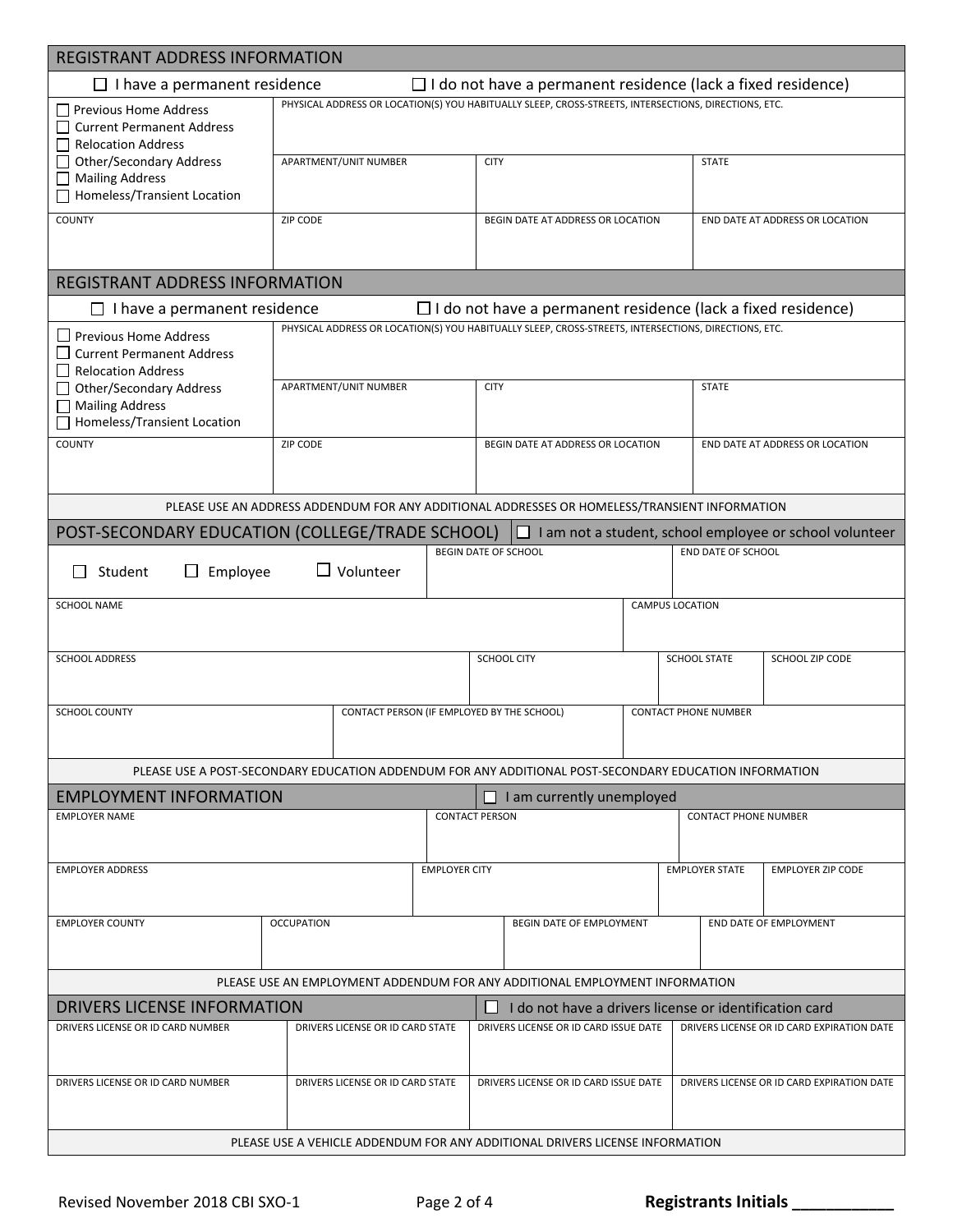| <b>VEHICLE INFORMATION</b>                       |                                      |  |                   |                                 |                     | I do not own/use a vehicle, trailer or motor home<br>П |                                                    |                                                                                              |                                                                      |                          |                                            |                                                        |  |
|--------------------------------------------------|--------------------------------------|--|-------------------|---------------------------------|---------------------|--------------------------------------------------------|----------------------------------------------------|----------------------------------------------------------------------------------------------|----------------------------------------------------------------------|--------------------------|--------------------------------------------|--------------------------------------------------------|--|
| LICENSE PLATE NUMBER                             |                                      |  |                   | LICENSE PLATE STATE             |                     |                                                        |                                                    | LICENSE PLATE EXPIRATION DATE                                                                |                                                                      |                          | <b>LICENSE PLATE TYPE</b>                  |                                                        |  |
|                                                  |                                      |  |                   |                                 |                     |                                                        |                                                    |                                                                                              |                                                                      |                          |                                            |                                                        |  |
| <b>VEHICLE VIN NUMBER</b>                        |                                      |  |                   | <b>VEHICLE YEAR</b>             |                     | <b>VEHICLE MAKE</b>                                    |                                                    |                                                                                              |                                                                      | <b>VEHICLE MODEL</b>     |                                            |                                                        |  |
|                                                  |                                      |  |                   |                                 |                     |                                                        |                                                    |                                                                                              |                                                                      |                          |                                            |                                                        |  |
| <b>VEHICLE STYLE</b>                             | VEHICLE COLOR/COLOR SCHEME           |  |                   |                                 |                     |                                                        |                                                    | REGISTERED OWNER OF VEHICLE                                                                  |                                                                      |                          |                                            |                                                        |  |
|                                                  |                                      |  |                   |                                 |                     |                                                        |                                                    |                                                                                              |                                                                      |                          |                                            |                                                        |  |
| <b>BEGIN DATE OF VEHICLE</b>                     |                                      |  |                   | END DATE OF VEHICLE             |                     |                                                        |                                                    |                                                                                              |                                                                      |                          |                                            |                                                        |  |
|                                                  |                                      |  |                   |                                 |                     |                                                        |                                                    | $\Box$ This vehicle is used as a residence<br>$\Box$ This vehicle is NOT used as a residence |                                                                      |                          |                                            |                                                        |  |
| LICENSE PLATE NUMBER                             |                                      |  |                   | LICENSE PLATE STATE             |                     |                                                        |                                                    | LICENSE PLATE EXPIRATION DATE                                                                |                                                                      |                          | LICENSE PLATE TYPE                         |                                                        |  |
|                                                  |                                      |  |                   |                                 |                     |                                                        |                                                    |                                                                                              |                                                                      |                          |                                            |                                                        |  |
| <b>VEHICLE VIN NUMBER</b>                        |                                      |  |                   | <b>VEHICLE YEAR</b>             |                     |                                                        |                                                    | <b>VEHICLE MAKE</b>                                                                          |                                                                      |                          | <b>VEHICLE MODEL</b>                       |                                                        |  |
|                                                  |                                      |  |                   |                                 |                     |                                                        |                                                    |                                                                                              |                                                                      |                          |                                            |                                                        |  |
| <b>VEHICLE STYLE</b>                             |                                      |  |                   |                                 |                     |                                                        |                                                    |                                                                                              | REGISTERED OWNER OF VEHICLE                                          |                          |                                            |                                                        |  |
|                                                  |                                      |  |                   | VEHICLE COLOR/COLOR SCHEME      |                     |                                                        |                                                    |                                                                                              |                                                                      |                          |                                            |                                                        |  |
| BEGIN DATE OF VEHICLE                            |                                      |  |                   |                                 | END DATE OF VEHICLE |                                                        |                                                    |                                                                                              |                                                                      |                          |                                            |                                                        |  |
|                                                  |                                      |  |                   |                                 |                     |                                                        |                                                    |                                                                                              |                                                                      |                          | $\Box$ This vehicle is used as a residence |                                                        |  |
|                                                  |                                      |  |                   |                                 |                     |                                                        | This vehicle is NOT used as a residence<br>$\perp$ |                                                                                              |                                                                      |                          |                                            |                                                        |  |
|                                                  |                                      |  |                   |                                 |                     |                                                        |                                                    |                                                                                              | PLEASE USE A VEHICLE ADDENDUM FOR ANY ADDITIONAL VEHICLE INFORMATION |                          |                                            |                                                        |  |
| BOAT INFORMATION / COAST GUARD DOCUMENT NUMBER   |                                      |  |                   |                                 |                     |                                                        |                                                    | ப                                                                                            |                                                                      |                          |                                            | I do not own/use a boat or have Coast Guard document # |  |
| COAST GUARD DOCUMENT NUMBER                      |                                      |  |                   | <b>BOAT REGISTRATION NUMBER</b> |                     |                                                        | <b>BOAT REGISTRATION STATE</b>                     |                                                                                              | <b>BOAT EXPIRATION YEAR</b>                                          |                          |                                            | <b>BOAT HULL NUMBER</b>                                |  |
|                                                  |                                      |  |                   |                                 |                     |                                                        |                                                    |                                                                                              |                                                                      |                          |                                            |                                                        |  |
|                                                  | <b>BOAT YEAR</b><br><b>BOAT MAKE</b> |  | <b>BOAT TYPE</b>  |                                 |                     | <b>BOAT COLOR/COLOR SCHEME</b>                         |                                                    |                                                                                              | <b>BOAT MODEL</b>                                                    |                          |                                            |                                                        |  |
|                                                  |                                      |  |                   |                                 |                     |                                                        |                                                    |                                                                                              |                                                                      |                          |                                            |                                                        |  |
| HULL MATERIAL                                    | <b>HULL SHAPE</b>                    |  | PROPULSION        |                                 |                     | <b>BOAT LENGTH</b>                                     |                                                    | <b>HOME PORT</b>                                                                             |                                                                      |                          |                                            |                                                        |  |
|                                                  |                                      |  |                   |                                 |                     |                                                        |                                                    |                                                                                              |                                                                      |                          |                                            |                                                        |  |
| <b>BOAT NAME</b>                                 |                                      |  | <b>BOAT OWNER</b> |                                 |                     |                                                        |                                                    | <b>BEGIN DATE OF BOAT</b>                                                                    |                                                                      |                          | END DATE OF BOAT                           |                                                        |  |
|                                                  |                                      |  |                   |                                 |                     |                                                        |                                                    |                                                                                              |                                                                      |                          |                                            |                                                        |  |
| <b>EMERGENCY CONTACT/NEXT OF KIN INFORMATION</b> |                                      |  |                   |                                 |                     |                                                        |                                                    |                                                                                              |                                                                      |                          |                                            |                                                        |  |
| EMERGENCY CONTACT/NEXT OF KIN FULL NAME          |                                      |  |                   |                                 |                     | RELATIONSHIP                                           |                                                    |                                                                                              |                                                                      | PHONE NUMBER             |                                            |                                                        |  |
|                                                  |                                      |  |                   |                                 |                     |                                                        |                                                    |                                                                                              |                                                                      |                          |                                            |                                                        |  |
| <b>EMERGENCY CONTACT/NEXT OF KIN ADDRESS</b>     |                                      |  |                   |                                 |                     | <b>CITY</b>                                            |                                                    |                                                                                              |                                                                      | <b>STATE</b>             |                                            | ZIP CODE                                               |  |
|                                                  |                                      |  |                   |                                 |                     |                                                        |                                                    |                                                                                              |                                                                      |                          |                                            |                                                        |  |
| EMERGENCY CONTACT/NEXT OF KIN FULL NAME          |                                      |  |                   | RELATIONSHIP                    |                     |                                                        |                                                    | PHONE NUMBER                                                                                 |                                                                      |                          |                                            |                                                        |  |
|                                                  |                                      |  |                   |                                 |                     |                                                        |                                                    |                                                                                              |                                                                      |                          |                                            |                                                        |  |
| EMERGENCY CONTACT/NEXT OF KIN ADDRESS            |                                      |  | <b>CITY</b>       |                                 |                     | <b>STATE</b>                                           |                                                    | <b>ZIP CODE</b>                                                                              |                                                                      |                          |                                            |                                                        |  |
|                                                  |                                      |  |                   |                                 |                     |                                                        |                                                    |                                                                                              |                                                                      |                          |                                            |                                                        |  |
| EMERGENCY CONTACT/NEXT OF KIN FULL NAME          |                                      |  | RELATIONSHIP      |                                 |                     |                                                        | PHONE NUMBER                                       |                                                                                              |                                                                      |                          |                                            |                                                        |  |
|                                                  |                                      |  |                   |                                 |                     |                                                        |                                                    |                                                                                              |                                                                      |                          |                                            |                                                        |  |
| EMERGENCY CONTACT/NEXT OF KIN ADDRESS            |                                      |  |                   |                                 |                     | <b>CITY</b>                                            |                                                    |                                                                                              |                                                                      | ZIP CODE<br><b>STATE</b> |                                            |                                                        |  |
|                                                  |                                      |  |                   |                                 |                     |                                                        |                                                    |                                                                                              |                                                                      |                          |                                            |                                                        |  |
|                                                  |                                      |  |                   |                                 |                     |                                                        |                                                    |                                                                                              |                                                                      |                          |                                            |                                                        |  |